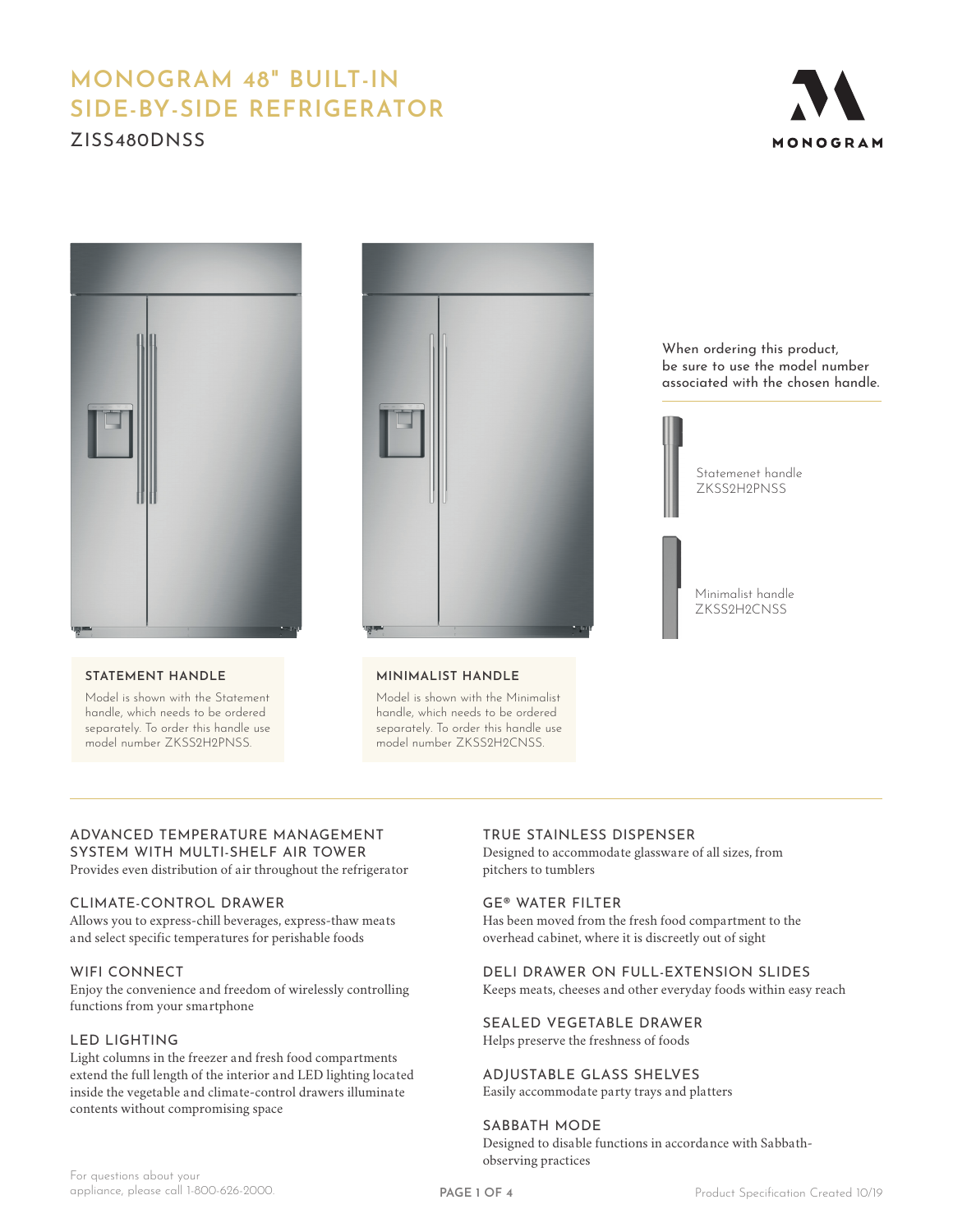



#### **SPECIFICATIONS**

| Overall Width         | 48" (121.9 cm)                                       |
|-----------------------|------------------------------------------------------|
| Overall Height        | 84" (213.4 cm)                                       |
| Overall Depth         | 26 1/8" (66.4 cm)                                    |
| Door Clearance        | 28 5/8" (72.7 cm)                                    |
| Cutout Width          | 47 1/2" (120.7 cm)                                   |
| Cutout Height         | 83 1/9" - 84 1/2"<br>$(212.1 - 214.6$ cm)            |
| Cutout Depth          | 24" (61.0 cm)                                        |
| Plumbing Requirements | $1.4"$ OD copper<br>tubing or GE<br>SmartConnect kit |
| Shipping Weight       | 800 lb                                               |

#### **ATTENTION ELECTRICIAN:**

A 115 volt 60Hz., 15 or 20 amp power supply is required. An individual properly grounded branch circuit or circuit breaker is recommended. Install a properly grounded 3-prong electrical receptacle recessed into the back wall.

#### **OVERALL DIMENSIONS**



**100 YIEW CONSUMING**  $\left\{\left\{\right\}\right\}\right\}$  **<b>28 5/8"**  $\overline{\phantom{0}}$ H **\*\* Allow 4 5/8" (11.7) min clearance to a wall for 90˚ door swing \*\* Allow 4 5/8" (11.7) min clearance to a wall for 90˚ door swing**

\*\* These refrigerators are equipped with a 3-position door stop. The factory-set 115° door<br>swing can be adjusted to 90° if clearances to adjacent cabinets or walls is restricted. Allow<br>full 130° door swings for pan removal

Dimensions in parentheses are in centimeters unless otherwise noted. Actual product dimensions may vary due to manufacturing tolerances.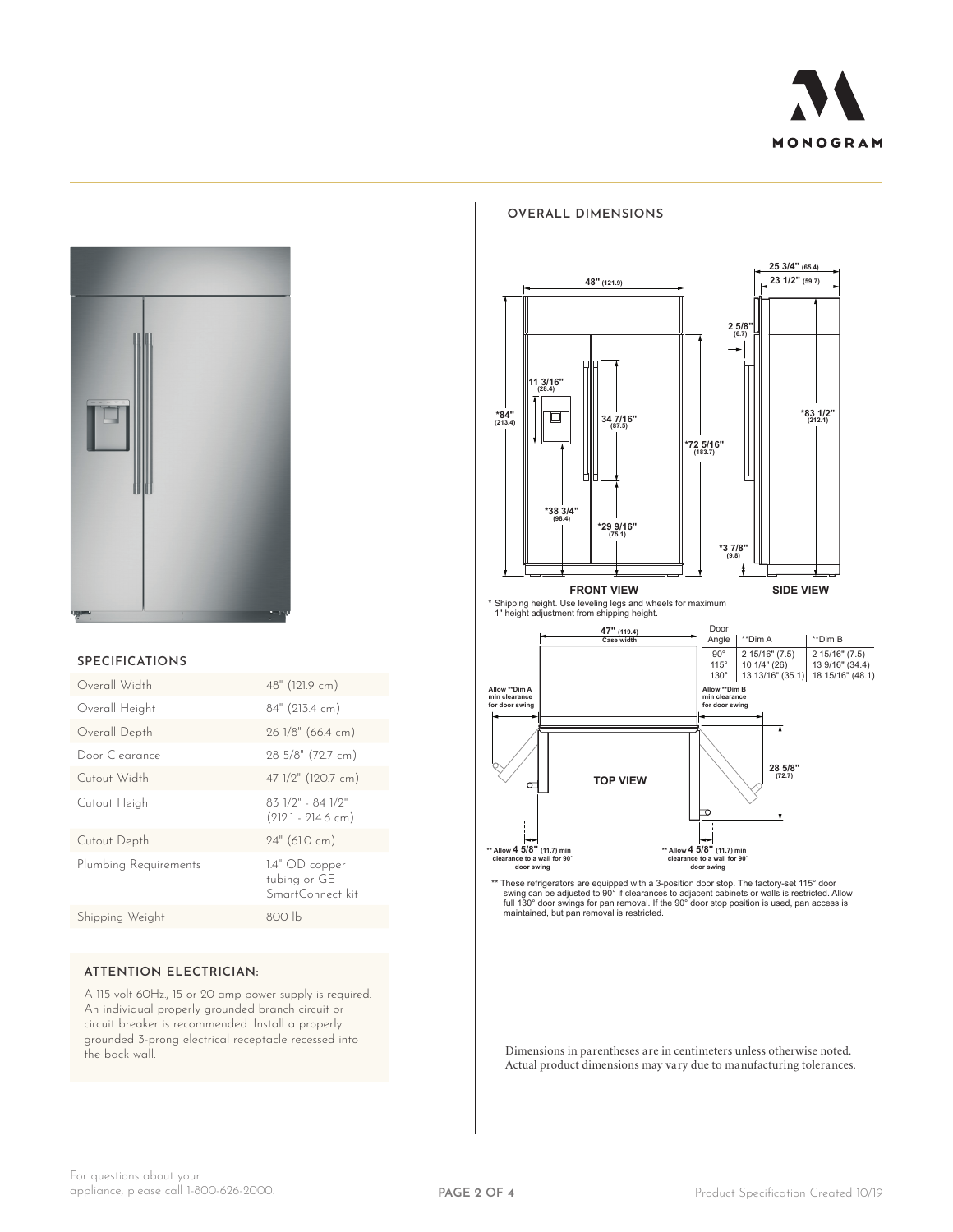

#### **STANDARD INSTALLATION**



**3 1/2" (8.9) 5" (12.7) 5" (12.7)** The refrigerator will project forward, slightly beyond adjacent cabinetry.

## **SOFFIT ANTI-TIP BRACKET**



#### **HELPFUL TIPS**

A Mounting the junction box in this location will also allow for front accessibility through access panel.

B Water supply area.

#### **WARNING:**

The refrigerator is top heavy and must be secured to prevent the possibility of tipping forward. Failure to do so may result in death or serious injury.

The information below is for cabinet design only. When installing the anti-tip system you must use the product installation instructions.

Determine your installation construction and required anti-tip configuration.

C Installed Under Soffit After installing unit into installation opening, raise grille panel and screw metal case sides to adjacent cabinet. When installed under a soffit, the soffit cannot exceed 24" deep. The top case trim overlaps the bottom of the soffit.

- D Wooden Wall Studs and No Soffit • Cut a 2" x 4" block and secure to brackets provided.
	- Secure brackets to back wall of opening at 84" or your installation height from the floor.
- E Metal Wall Studs and No Soffit This method requires securely fastened cabinets on both sides and a 3/4" minimum wood brace above unit, with it's front surface 24" from back wall.
	- After installing unit into opening, raise grille panel and attach metal case top trim to 3/4" minimum wood brace.
	- The brace spanning the enclosure must be securely fastened to cabinets on both sides.

See Installation Instructions for detailed instructions.